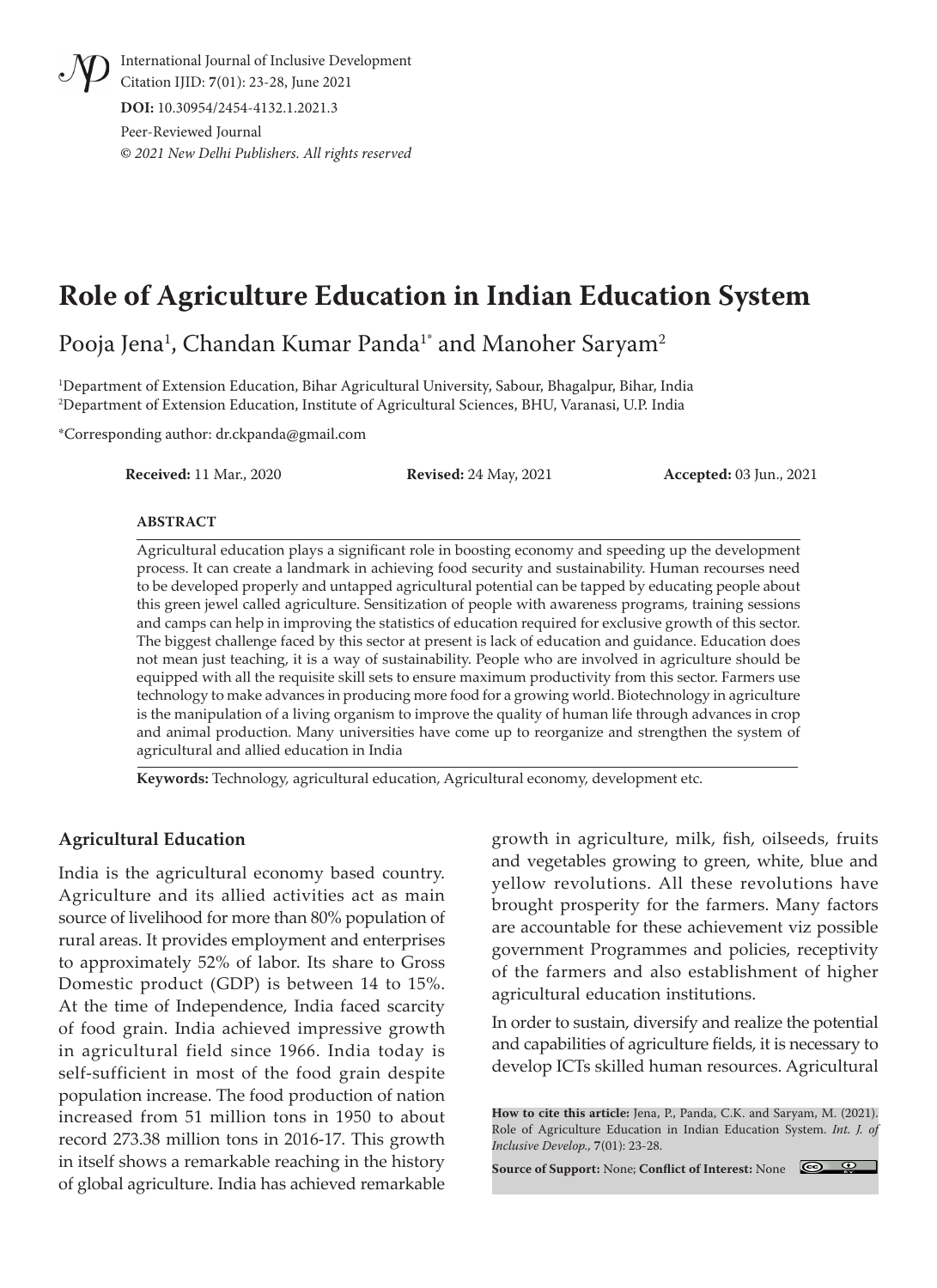# $\mathcal{Y}$  Jena *et al.*

human resource development is a continuous process undertaken by agricultural universities and their research centres. Agricultural universities impart education in the various disciplines of agriculture viz., Agriculture, Agricultural Engineering, Forestry, Horticulture, Veterinary and Animal Husbandry, Dairy Science, Food Technology, Fisheries Science, Agriculture Information Technology, Agril Business Management etc. It acquires agricultural education at the level of diploma, degree, masters and doctoral level from different agricultural universities and institutions.

The history of agricultural education in India can be traced back to medieval period when study of agriculture was included in the curricula of Nalanda and Takshashila Universities as an important subject. However, formalized courses in agricultural education began only at the beginning of 20th Century when six agricultural colleges were established at Kanpur, Lyalpur (now in Pakistan), Coimbatore and Nagpur in 1905, at Pune in 1907 and at Sabour in 1908 under the General Universities. After the independence, the Government of India initiated an extensive planning process. To ensure orderly growth, the Indian Council of Agricultural Research (ICAR), which is the apex body for coordinating, guiding, and managing research and education in agriculture in the entire country, took the lead and drafted the first Model Act for Agricultural Universities in India in 1966 and encouraged the setting up of exclusive State Agricultural Universities for research, extension and education support. The first Agriculture University in the country was set up in 1960 at Pantnagar (now in Uttarakhand), which paved the way for establishment of agricultural universities in other states. At present, there are 73 Agricultural Universities (AUs) including five deemed-to-be universities, two Central Agricultural Universities and four Central Universities with agriculture faculty. The intake capacity of students, which was less than 5,000 in 1960, has now gone up to 40,000. With about 350 constituent colleges, these AUs enroll, on annual basis, about 25,000 students at UG level, over 15,000 at Masters' level and Ph.D. programmes. In addition to this, there are many private affiliated colleges enrolling thousands of students annually. There are about 23,000 scientists for teaching, research and extension

under the present ICAR-Agricultural Universities (AUs) system. Degree courses in 11 UG disciplines and 93 disciplines at PG level are offered with an emphasis on learning through hands on practice sessions. About 52% students admitted are from rural background and 36% are girls.

#### **Growth and evolution of agricultural education in India**

The evolution and growth of agricultural education in India has been gradual but significant. The practices that were used in ancient times were well protected and documented. In spite of that there was no system of formal education in those times. The first agricultural college was established at Coimbatore. The first half of twentieth century saw the new light of agricultural education in India. The country felt the need of agricultural research and education which lead to the establishment of Imperial Agricultural Research Institute (IARI) at Pusa. It was granted deemed status by UGC to foster education among youth. It began the era of higher agricultural education in India. Some other colleges were also established in different parts of the country. These institutions helped to foster teaching, research and extension in nation. They cater to the needs of rural Indian problems and keep on researching and developing agriculture. In addition to this, the major factor in achieving growth was by introducing research programs. The increase in food production has helped the country be self-sufficient and counter the swelling population demands. Despite of this, increasing poverty, food insecurity, malnutrition and illiteracy pose a threat to the population as a whole. In Uttar Pradesh, first SAU (State Agricultural University) was established and it was followed by others. At present there are about 70 universities imparting agricultural education in India. In spite of these institutions and research programs, educational programmes and institutions face wide criticism for being unable to equip agriculturists and farmers with quality tools that can help them produce adequate food, generate revenue and employment opportunities.

#### **Challenges and issues of Agricultural Education in India**

The biggest challenge for agricultural education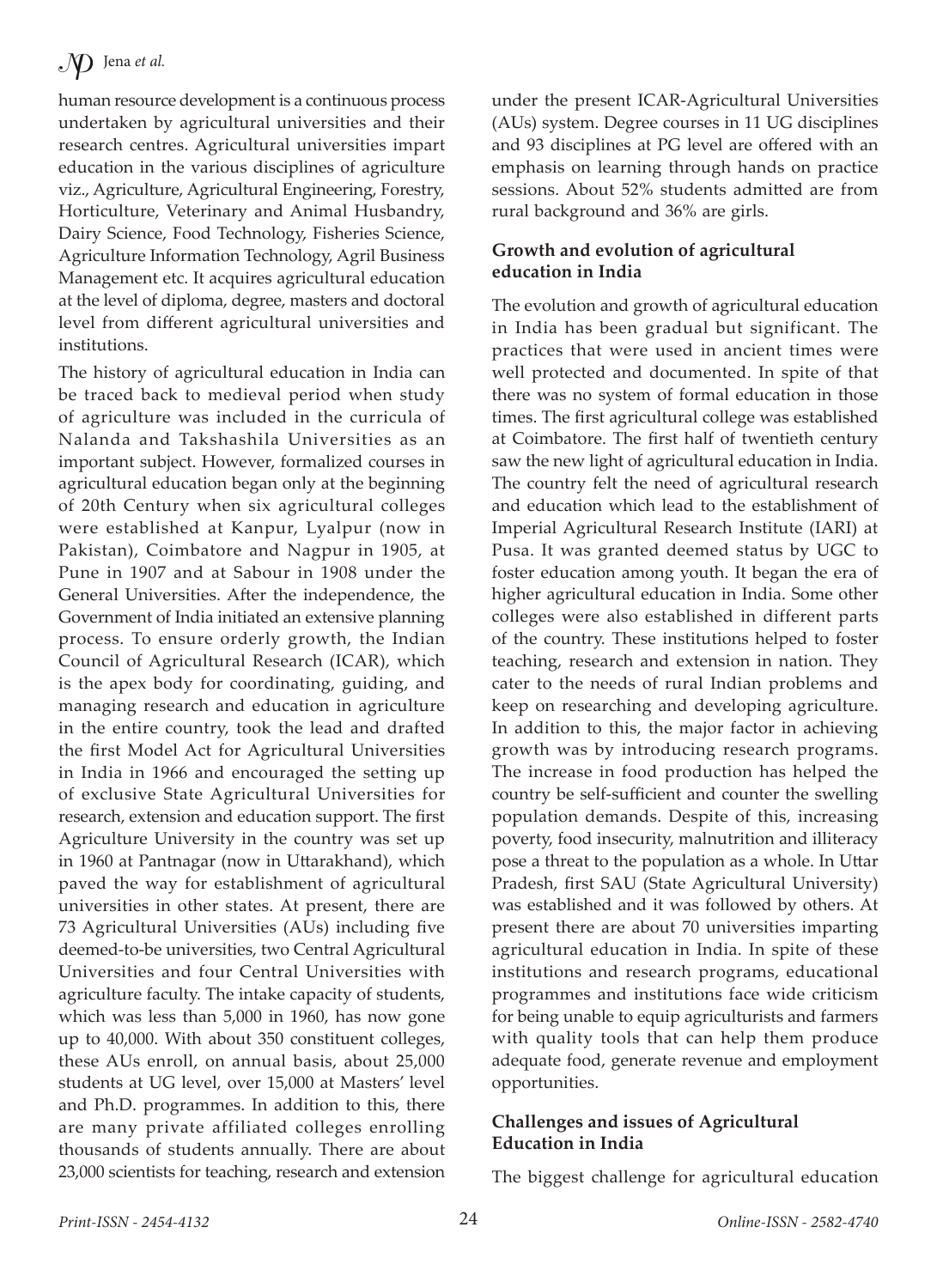in India nowadays is to seek out suitable human recourses which will help to attain sustainable goals. The institutions and universities imparting agricultural education are manufacturing students with limited or no exposure of field work. They lack knowledge domain or technological advancements. The curricula has got to be revamped which will help in solving practical problems. There should be a fine balance between teaching and research to assist solve the issues of poor research and teaching process. With the introduction of economic liberalization and WTO reforms, agricultural education demands makeshift policies and re orientation programs. Special focus should run on agriculture and its allied sectors to nurture positive growth within the economy, using obsolete techniques may be a barrier to attain sustainable goals. Another challenge in agricultural education is absence of national policies that regulate trainings and education. The funds kept aside for imparting agricultural trainings and education is seeing a pointy decline which makes it difficult to form top quality research and training. The inadequate funding provided by government for agriculture is reflected within the pace of development seen within the wake of modernization.

### **Emerging challenges in Agriculture sector**

Presently, agriculture faces many challenges such as (i) Low productivity (averaging to 60% of world average), (ii) decreasing profitability in farming, (iii) rising quality competitiveness under the pressure of globalisation, (iv) poor linkage of farms with the market, (v) Low knowledge of input agriculture, (vi) wide gap between lab and land experiments, (vii) low level of mechanization and value addition (viii) Supply Chain Management and Product Lifecycle Management, (xi) Lack of qualified manpower to address the new and emerging challenges and deliver at grassroots level, (x) mounting threat to sustainability arising from depleting quality of natural resources, biotic and abiotic stresses and inefficient use of agro-inputs and (xi) poorly coordinated natural disaster management system.

To properly address these challenges, competent human resource in sufficiently large numbers would be required in the near future. To achieve this, a renewed thrust for higher agriculture education is necessary with enhanced financial support to the ICAR- AU system. Estimates suggest that by the year 2020, more than 16,000 scientific manpower would be required to cater to the needs of R&D in the country. At present, there is substantial gap of 50% or more between demand and supply of manpower in agriculture and allied sciences sector. The projections indicate that by 2020, the annual out turn required for Undergraduate and above would be about 54,000 as against the present annual out turn of around 40,000. This means that sincere efforts are required to attract more number of students towards Higher Agricultural Education. There is a vast scope for young graduates to undertake agriculture as their profession which is directly or indirectly contributing to the economic and social development of the country.

Recently, Indian Council of Agriculture Research (ICAR) has recognized degree of B.Sc. Agri in different State Agriculture Universities of the country as Professional Degree. Nine courses have been granted the recognition of 'Professional Degrees' namely, Agriculture, Horticulture, Agriculture Engineering, Sericulture, Forestry, Food Technology, Biotechnology, Home or Community Science, Food Nutrition and Dietetics. With these courses now being professional, specialised requirements can be imparted as Indian agriculture is increasingly in need of micro-level attention. Fifth Deans Committee report gave terms of reference, considering contemporary challenges for employability of passing out graduates and to adopt a holistic approach for quality assurance in agricultural education. The Committee has restructured course curricula and have reoriented the system to develop needed skills and entrepreneurial mindset among the graduates to take up self-employment, contribute to enhanced rural livelihood and food security, sustainability of agriculture and be propeller for agricultural transformation.

The professional degree status provide lot of benefits for students such as enhanced rate of fellowship from DBT and other such agencies. More students and their parents prefer to study in agriculture stream The higher educational scenario in present times is influenced by forces of globalization, emergences of new areas of specialization such as intellectual property rights (IPRs) and World Trade Organization (WTO) and General Agreement on Trade in Services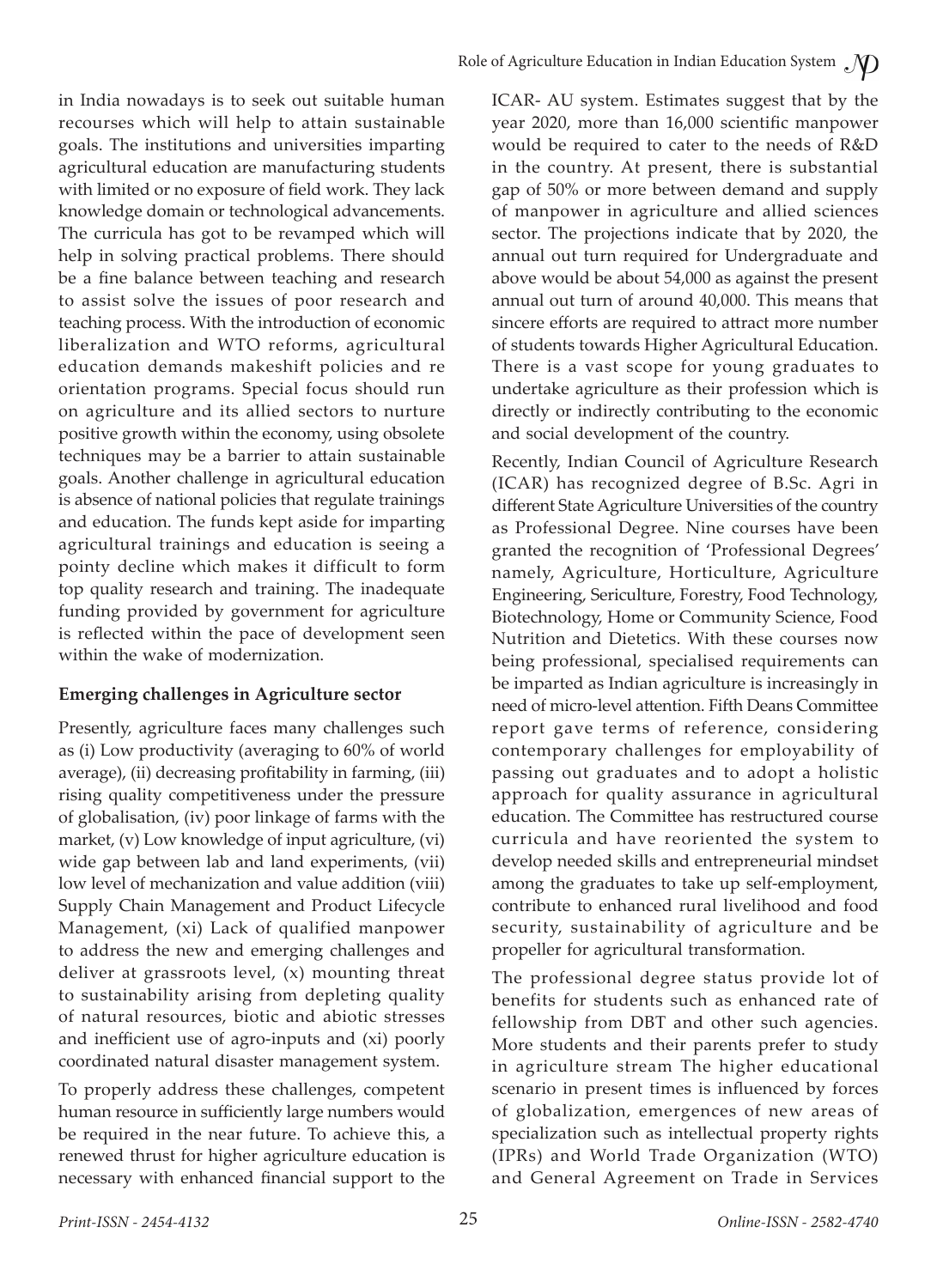# $\mathcal{Y}$  Jena *et al.*

(GATS) related areas, cutting edge new beneficial technologies like biotechnology, nanotechnology etc. Agricultural graduates on completion of their studies must possess knowledge about all such new techniques. They must be able to handle the new challenges posed by globalized environment. The most important thing is that agricultural education should address the requirement of major stake holder i.e. Indian farmer.

#### **Career Scope of Agricultural Science & Technology**

India is a leading global leader in agriculture and a major part of the Indian economy is driven by agriculture. Over 52% of the rural households depend on agriculture for their employment. India is one of the largest producers of vegetables, fruits and flowers in the world. Also, India is the largest producer of milk, second-largest of sugar, leading producer of coconut and spices. India is one of the largest exporters of agricultural commodities such as spices, flowers, mushrooms, oilseeds, milk, rice, food grains and other vegetables. Society needs food, and hence, agriculture will always be a lucrative career option. Indian government is also backing up the agriculture sector very strongly which was clearly reflected from the budget 2016-17. Even the 2017-18 Union Budget is expected to pitch for more reforms in agriculture marketing and increased funds for insurance and irrigation schemes. Agriculture credit has been raised to a record Rs. 10 Lakh Crores. Besides Government, private bodies and foreign investors are also showing great interest in the Indian agricultural industry. As per the official reports of the Department of Industrial Policy and Promotion (DIPP), Indian agricultural sector has attracted Foreign Direct Investment (FDI) equity inflow of about USD 2.8 billion from April 2000 to March 2016 (Source: Govt. Of India). Therefore, future is definitely bright to pursue a career in Agriculture.

Agricultural science involves research and development on production, processing, productivity of crops and end products for consumers. Major activities include improving quality and quantity of farming, improving crop yield, minimizing labour, conservation of soil and water and pest control. Agriculture sector is not only about scientific research and development. It provides roles for students with business backgrounds as well. The traditional career opportunities are there in Government departments, research and education, nationalized banks, agri-inputs industry and Government and Policy making Agencies. The emerging sectors include Agribusiness, food processing, financial sector, retailing, rural Marketing, international trade, rural credit and insurance, warehousing & commodities, NGOs and KPOs. Almost half of all the professionals within the agricultural sector have got business related roles. The key areas of MBA in Agri-Business are Agricultural Marketing, Agricultural Pricing, Agricultural Law, Agricultural Trading & Merchandising, Agricultural Economics, Agricultural Data Analysis and Farm Management. The non-scientific roles include marketing, technical sales, merchandising, economists, accountants, finance managers, commodity traders, communication & education (social services).

Indian agricultural sector is facing some serious challenges as well. The challenges mean there are more than enough opportunities. Many Agri-Tech Social Enterprises in India providing jobs such as DuPont India, Rallies India Ltd, Nuziveedu Seeds Ltd, Lemken India Agro Equipment Pvt Ltd, Advanta Ltd, Monsanto India, Poabs Organic Estates, National Agro Industry, Godrej Agrovet Ltd, Rasi Seeds. Several startups and entrepreneurs are coming up within the agricultural sector. The four Major Areas of AgriTech Startup are disease and pest control, timely irrigation and soil health, aerial survey to detect anomalies, and packaging and transportation. Hence, persons from science and/or business background, want to do something good for the society, and have got the entrepreneurial creature, then agricultural sector is for them.

### **Career opportunities in agriculture Fields**

Career opportunities in the field of agriculture are : Agricultural Research, Agribusiness, Agro Industry, Agricultural Education, Agricultural Journalism, Services in Agriculture, Banking, Farming, Conservation, Agricultural Engineering, Management, Sericulture Candidates studying B.Sc (Ag.) / B.Tech. Course or Post graduate level courses in M.Sc / M.Tech degree in different discipline like agronomy, soil science, horticulture, plant physiology, agricultural economics, agricultural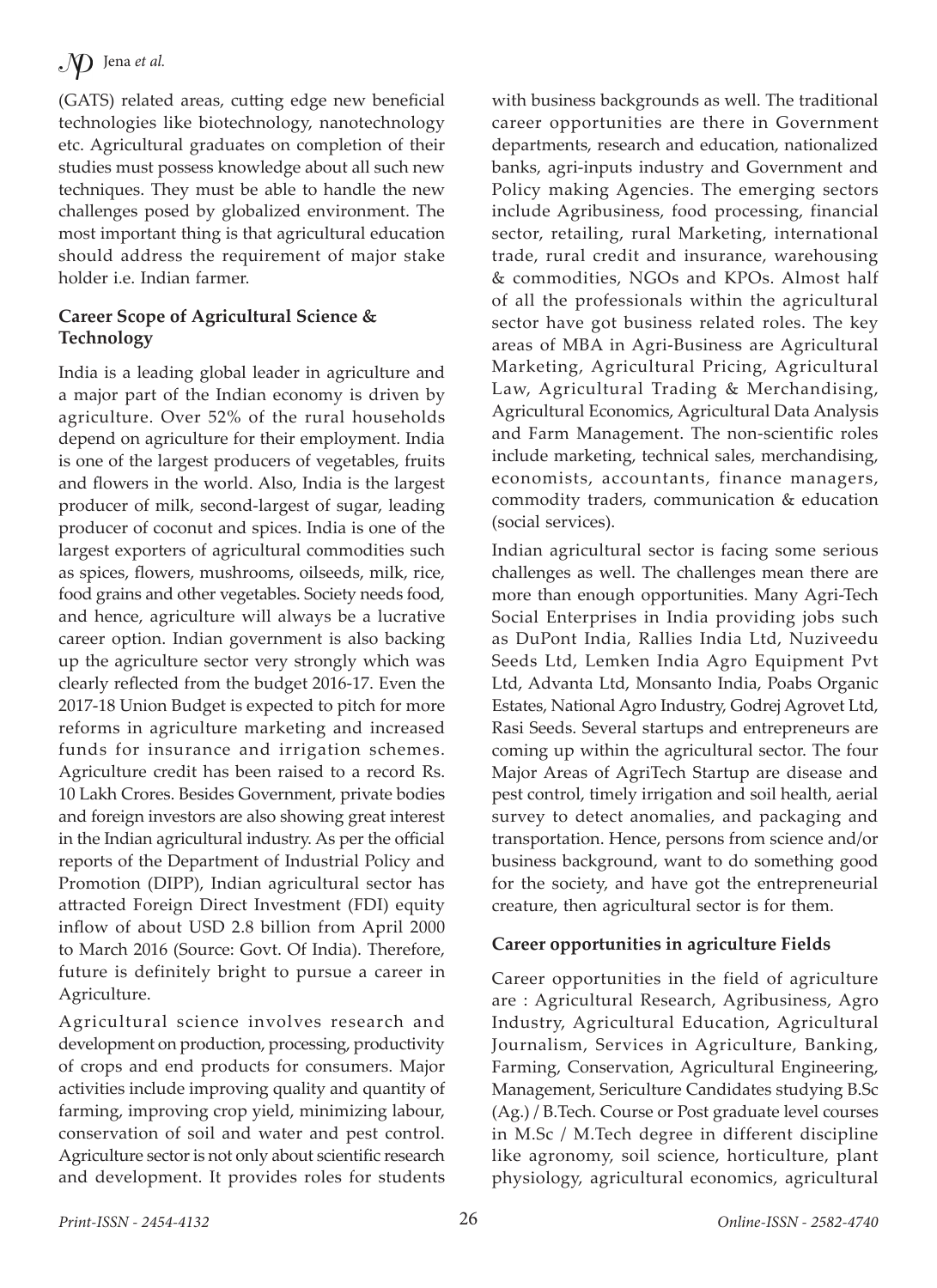statistics, agricultural chemistry, animal husbandry and dairy. Plant genetics & Breeding,Animal Genetics & Breeding, farming system management and agricultural marketing management or BE Agricultural Engineering Courses have good career opportunities in Agriculture Sector. To procure a PHD degree for getting a good agriculture job a candidate can study in (ICAR) Indian Agricultural Research Institute, New Delhi, Indian Veterinary Research Institute, Izatnagar, National Dairy Research Institute, Karnal and Central Institute of Fisheries Education, Mumbai. These colleges each year conduct entrance examination separately for Ph.D. degree in different discipline of Plant sciences, Veterinary sciences. Agriculture is not only production-based, but encompass range such as quality assurance, research scientists, sales representatives, it is felt that agricultural industry is more stable when compared to other industries with rewarding careers.

### **Reforms to Increase employment opportunities**

India's varied climatic as well as soil conditions help it grow a wide range of fruits,vegetables and other horticulture products. By framing policies for enabling small-scale food processing units which can process these agri-produces (preferably at the farm-gate) - to mushroom in the country. Agricultural science professionals play a vital role towards maintaining food supply of the society.

- The government can generate employment opportunities for rural youth in non-farm activity and boost their productivity.
- Support services such as technical assistance, irrigation and distribution of water resources,credit, marketing and storage facilities shall be provided.
- Due recognition to rural women to enhance their capabilities in agricultural production

# **Reasons to choose agriculture as profession**

- 1. Startup business will help entrepreneurs and rural poor.
- 2. Agricultural in developing world has become vibrant with effective innovations.
- 3. The trend of youth choosing agriculture is growing.

Agriculture is the good way that can tackle the issue of youth unemployment which is all over the world as Agriculture has shown its readiness to facilitate the youth-preneurship.

### **Modernizing Higher Agricultural Education System in India to Meet the Challenges of 21st Century**

Agricultural population of India grew by a whopping 50 per cent between 1980 and 2011, the highest for any country during this period. The normally urban tinted media has also for once turned its attention to the problems afflicting India's agriculture sector, and distress of farmers who are disproportionately dependent for their livelihood on nature's benevolence. Higher education in India in general is facing several crises related to governance, resources, and ethics. The agricultural sector is getting more complex due to globalization, impact of climate change, entry of corporate sector in agricultural value chain, diversification of agriculture towards high value commodities, expanding demand for processed food, and need for post-harvest technology. Agricultural education is less preferred option for students. Based on the merit list of all India entrance competitive By 1947 India had 17 colleges of agriculture with annual enrollment of about 1500 students. These included the colleges at Coimbatore, Nagpur, Kanpur, and Pusa. After Independence, the Indian University Education Commission was appointed and was headed by Dr. S. Radhakrishnan. In its report submitted in 1949, the commission urged that the country needed a continuous flow of scientific workers as well as leaders in all fields including agriculture. Brightest students go for medicine, engineering, law, business, etc., only those who do not get admission anywhere, end up in agriculture. Of course there are exceptions. Effectual needs to be taken to attract bright students in the field of agriculture. Technology has enabled everything around and about us but somewhere the lack of interest of technologists in agriculture has been a setback.

# **CONCLUSION**

There is a high demand at least for the seeable future for students with a degree in agricultural programs. Major domains within the agricultural sector include